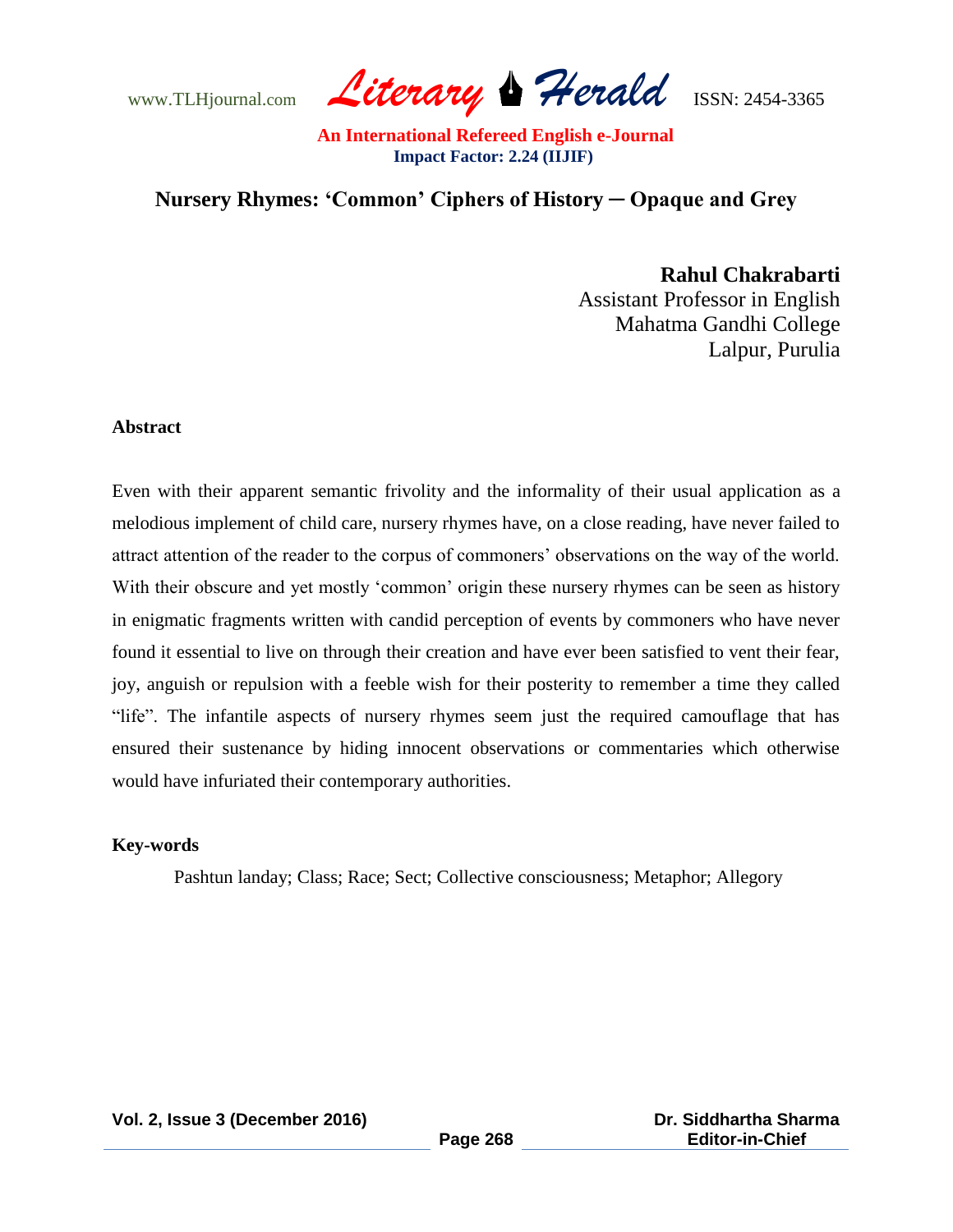www.TLHjournal.com *Literary Herald*ISSN: 2454-3365

## **Nursery Rhymes: 'Common' Ciphers of History ─ Opaque and Grey**

**Rahul Chakrabarti** Assistant Professor in English Mahatma Gandhi College Lalpur, Purulia

Out of the blue, a childhood nursery rhyme jumped into Sienna"s mind: *Ring around the rosie. A pocketful of posies. Ashes, Ashes. We all fall down.*

She used to recite the poem as a schoolgirl in England until she heard that it derived from the Great Plague of London in 1665. Allegedly, a ring around the rosie was a reference to a rose-colored pustule on the skin that developed a ring around it and indicated that one was infected. Sufferers would carry a pocketful of posies in an effort to mask the smell of their own decaying bodies as well as the stench of the city itself, where hundreds of plague victims dropped dead daily, their bodies then cremated. *Ashes, Ashes. We all fall down.* (Brown 154)

Dan Brown in *Inferno* makes Sienna reminisce about her memory of recital of a little rhyme which for her changed from a dulcet innocent recreation to what seemed a melodious raving about the trauma of potential annihilation. This is what Lucy Rollin calls "dreaming in public". In her essay "Dreaming in Public: The Psychology of Nursery Rhyme Illustration" Rollin hints at the rather unpleasant nature of the origin of Nursery rhymes. Devouring, violent death, mutilation, the torture of animals, insults, crude jests, omnipotent and threatening mother figures are often the "disturbing" themes of the apparently infantile nursery rhymes. (Rollin 105) Ian Harvey too points at the sinister aspects of this apparently innocuously rhythmic sub-genre of Literature. According to him

religious persecution, prostitution, medieval taxes, and the plague: these are not the topics that you would anticipate being familiar with as a new parent. Yet right now mothers of

**Vol. 2, Issue 3 (December 2016)**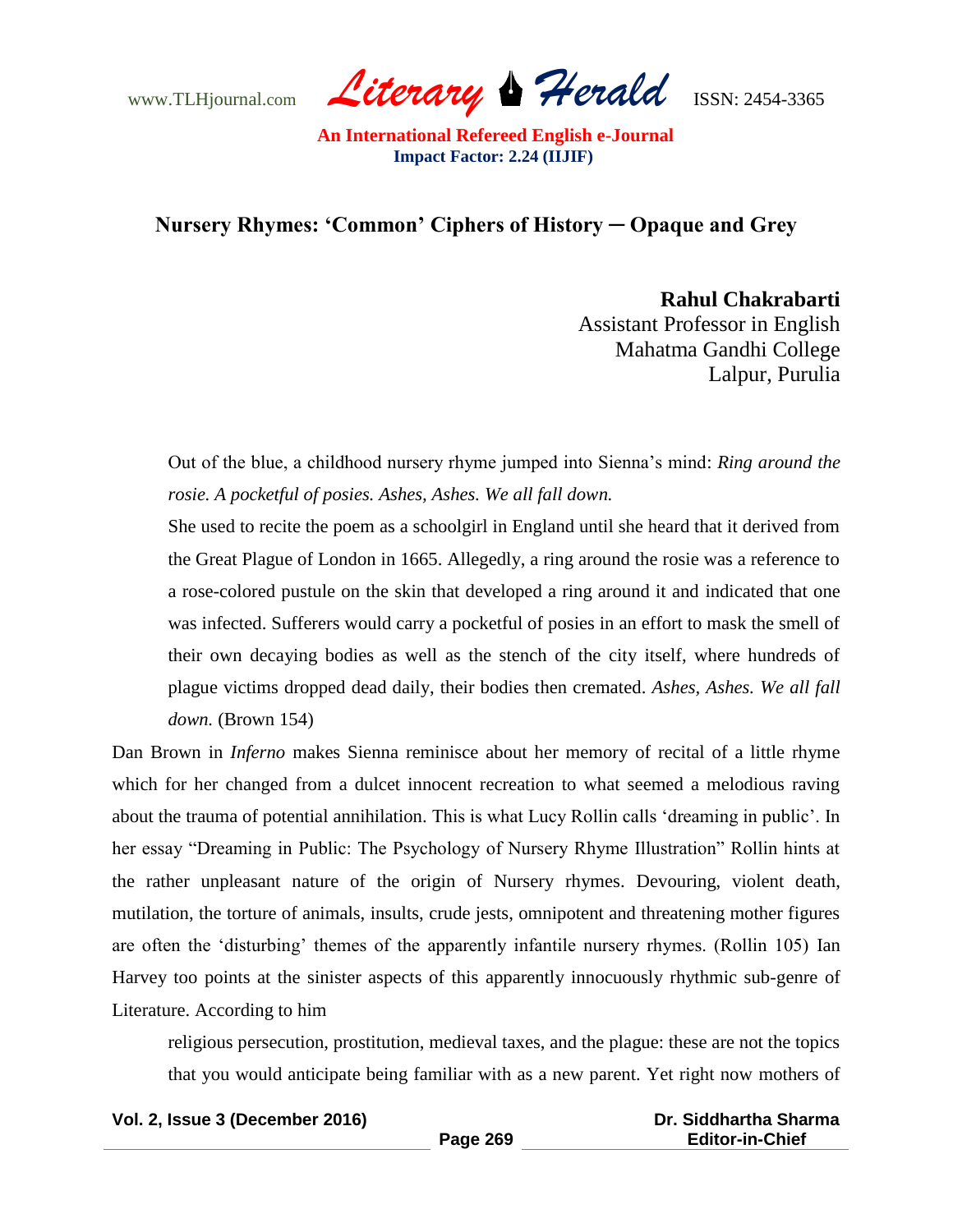www.TLHjournal.com *Literary Herald*ISSN: 2454-3365

tiny children around the world are senselessly singing along nursery rhymes that appear innocent. If you dig deeper, some of these songs unveil an appallingly sinister back story. (n.p.)

Considering such not-so-pleasant origin of nursery rhymes the obvious matter of conjecture would be as to how despite such highly specific contemporariness these nursery rhymes outlived the historical context of their origin and ironically enough, were later considered fit to be recited to children for their amusement. The factors that have sustained them are, as it may be presumed, their apparently bizarre semantics which acts as the right fuel for children"s imaginativeness and uncomplicated rhythm or notation that encourages children to actively take part in their recital. But the composers of these nursery rhymes are the grownups. So expectedly, they often should contain substances that are close to the anxiety or grudge of a people of an age.

On consideration of certain aspects  $\frac{1}{x}$  in their originally being a part of the oral tradition of a culture; in their later being anthologized; in their being short and crisp  $-$  they could remind one of the Pashtun *landays.* Eliza Griswold in her essay "The 22 Syllables That Can Get You Killed" tries to trace the origin of these landays to the Vedic Slokas:

No-one knows for certain where *landays* came from — the most popular theory is that these biting little poems began as a form of communication within the Indo-Aryan caravans that arrived in the region millennia ago. They were born long before Islam and their closest cousins are the slokas, the two-line verses that comprise the ancient Hindu holy texts called the Vedas. A *landay*…must have 22 syllables, with nine in the first line and thirteen in the second. It must end in the sound "ma" or "na". It must take on one of the five subjects: *meena*, love; *jang*, war; *watan*, homeland; *biltoon*, separation; and, finally, *gham*, which means despair or grief. But *gham* does not mean grief in general, it speaks of the particular form of grief that belongs to a Pashtun woman.(N.p.)

Griswold in her grand endeavor of collecting landays painstakingly from whatever source possible and systematically compiling them has revealed that with a rather gender-specific focalization these *landays* have as much encompassed modern themes like internet to harp on the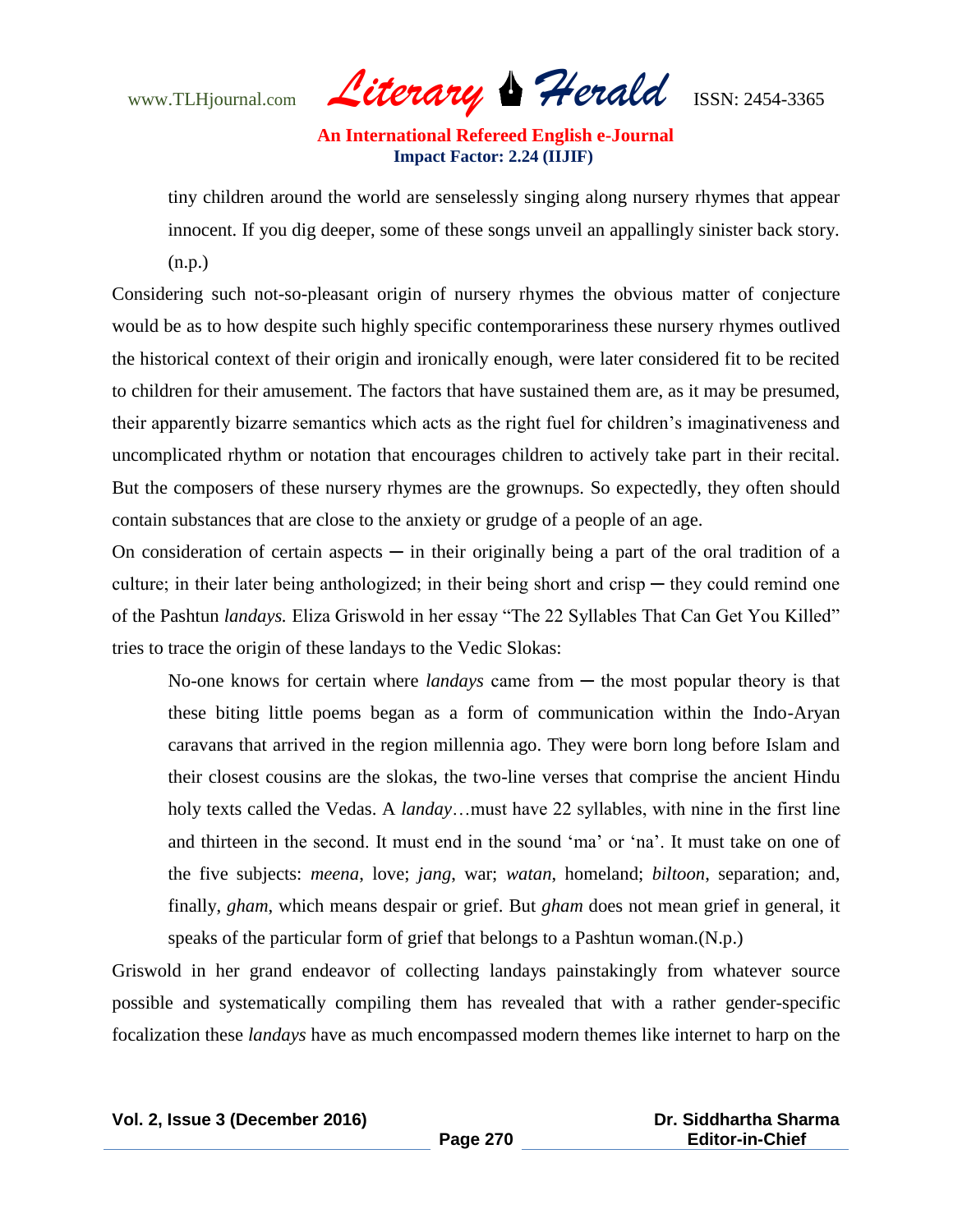www.TLHjournal.com *Literary Herald*ISSN: 2454-3365

subject of relative deprivation of modern amenities as they have dealt with the age old themes of battles, homeland, love and languishment:

Daughters in America the river isn"t wet

Young girls learn to fill their jugs on the internet.

In the same essay Griswold shows how with the minimum of alterations in the same *landay* the singer hints at the change of regime, or to be more specific the change in the foreign occupation:

Because my lover is a British soldier,

Blisters blossom on my heart.

It was sung in a changed scenario like the following:

Because my lover is a Russian soldier,

Blisters blossom on my heart.

Later with a little bit of metamorphosis it assumed a different socio-political semantics:

Because my lover is an American soldier,

Blisters blossom on my heart.

The reference to Pashtun *landays* might function just as much as to equate them to nursery rhyme on the basis of both of them being used to contain the spirit of a section of the society and that too, orally for a very long time. Ian Harvey in his essay points out that the earliest nursery rhymes appeared in the  $14<sup>th</sup>$  century and "the golden age' occurred during the  $18<sup>th</sup>$  century when the classics that we currently hear today emerged and flourished. The first nursery rhyme collection to be published was the Tommy Thumb"s Book in about 1744." (n.p.) But while *landays* are a women's voice and apart from the specific identity of the composer nothing is intended to be hidden, nursery rhymes are often dichotomous in the sense that they don the apparel of childlike innocence but encrypt criticism of the society or the individual on issues ranging from class-deprivation to sectarian animosity with some amusing variations of some fleeting disparagement of individual idiosyncrasies. There have been occasions when things seemed just quite amusing and collective creativity of the commoners has preserved history in a rhyme-capsule.

The lion and the unicorn

#### **Vol. 2, Issue 3 (December 2016)**

 **Dr. Siddhartha Sharma Editor-in-Chief**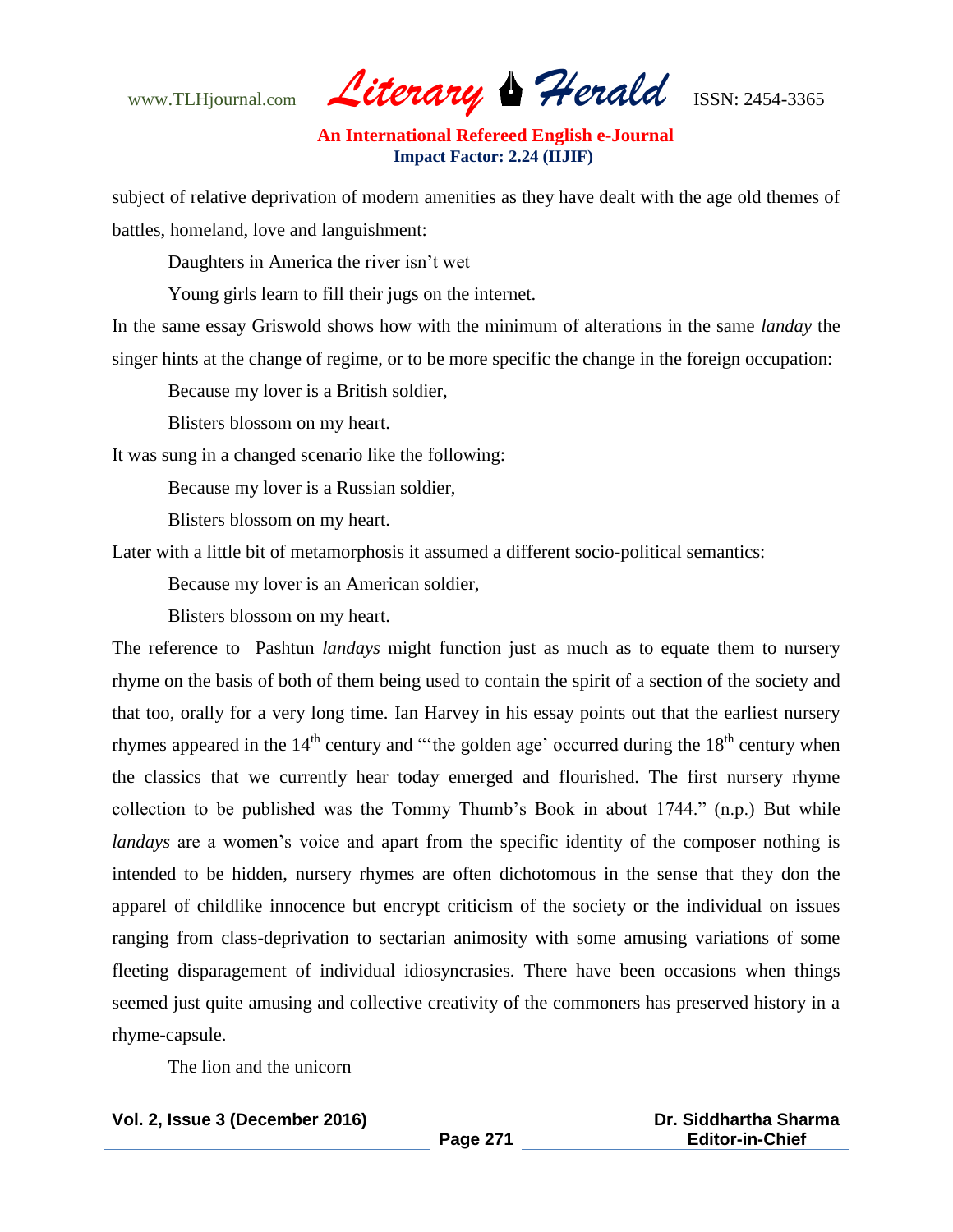www.TLHjournal.com *Literary Herald*ISSN: 2454-3365

Were fighting for the crown;

The lion beat the unicorn

All round about the town.

This rhyme celebrates, in a way, the age old bellicosity between the English and the Scottish that somehow does not wane even after both these creatures — an English lion and a Scottish unicorn have been accommodated in a single coat of arms following the accession of James I in 1603.

But predominantly, nursery rhymes provide us with an opaque perspective of common people who perceived things to be good or bad and did not have the courage to oppose the authority or the prevalent doctrines or conventions but ultimately proved to have contributed to changes.

The following nursery rhyme which is ascribed to John Ball, an English Lollard priest of the 14<sup>th</sup> century questions the relevance of social hierarchy by making it stand at a contrast against the Biblical parameter:

When Adam delved and Eve Span

Who was then a gentleman?

This rhyme got especially popular after the obliteration of one third of the English peasantry owing to the Black Death. Before the wrath of the peasants broke out in a Revolt in 1381, this was an apparently innocent question that the peasants asked of the stratified English society. One of the most widely popular rhyme  $-$ 

Baa, baa, black sheep Have You any wool? Yes sir, yes sir Three bags full: One for my master, And one for my dame, And one for the little boy Who lives down the lane.

 $-$  is about the medieval wool tax which was enforced by King Edward I in the 13<sup>th</sup> century. Ian Harvey observes "with the new rules, a third of the cost of the sack wool went to him (the King),

| Vol. 2, Issue 3 (December 2016) |          | Dr. Siddhartha Sharma  |
|---------------------------------|----------|------------------------|
|                                 | Page 272 | <b>Editor-in-Chief</b> |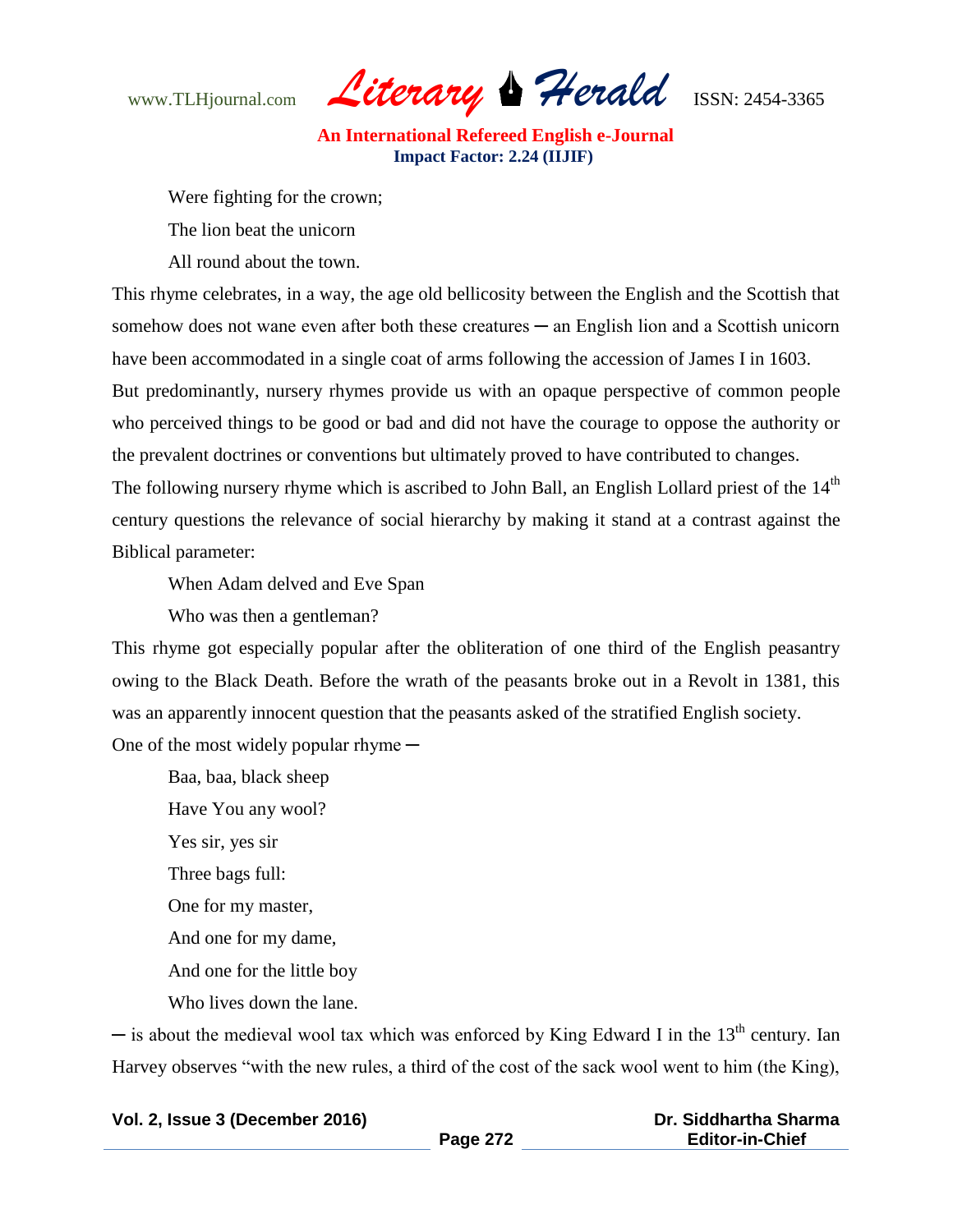www.TLHjournal.com *Literary Herald*ISSN: 2454-3365

a third went to the church, and the rest went to the farmer. Black sheep were also considered to be bad luck for the reason that their fleeces, not able to be dyed, were less profitable for the farmer." (N.p.) But as the rhyme clearly conveys the helplessness of the sheep-owner, it also seems to contain a suppressed and wry smile of the poor man at the thought of the diminished price (due to the colour of the wool) being equally distributed among all the parties, his exploiters included.

Such a tone of restrained complaint about the state of existence has been repeatedly heard in English nursery rhymes. But at time a purported ambivalence of semantics has made the obvious grudge about misery just a mask of something impish:

There was an old lady, who lived in a shoe,

She had so many children she didn"t know what to do.

She gave them some broth without any bread;

Then whipped them all soundly and put them to bed.

In this rhyme the tale of penury is obvious. But Albert Jack is of the opinion that the rhyme contains a rather disturbing political allegory. King George II who was nicknamed the "old woman" was dominated by his wife Queen Caroline who was in fact the real power behind the throne. Members of the Parliament are his "children" and they were very hard to control. The phrase "gave them some broth without any bread" may hint at the leash on expenses that the king imposed in context of the South Sea Bubble of 1721 to revive the country"s finance.(Opie,522-4) But the implication becomes really gruesome through the commemoration of sectarian animosity in the  $16<sup>th</sup>$  century in the popular nursery rhyme:

Mary, Mary, quite contrary, How does your garden grow? With silver bells and cockleshells,

And pretty maids all in a row.

This rhyme is believed to contain the bloody history of persecution of the Protestants in the regime of Queen Mary of Scotts. "Queen Mary was a faithful Catholic, and her garden was a reference to the graveyards which were filled with Protestant martyrs. The "cockleshells" were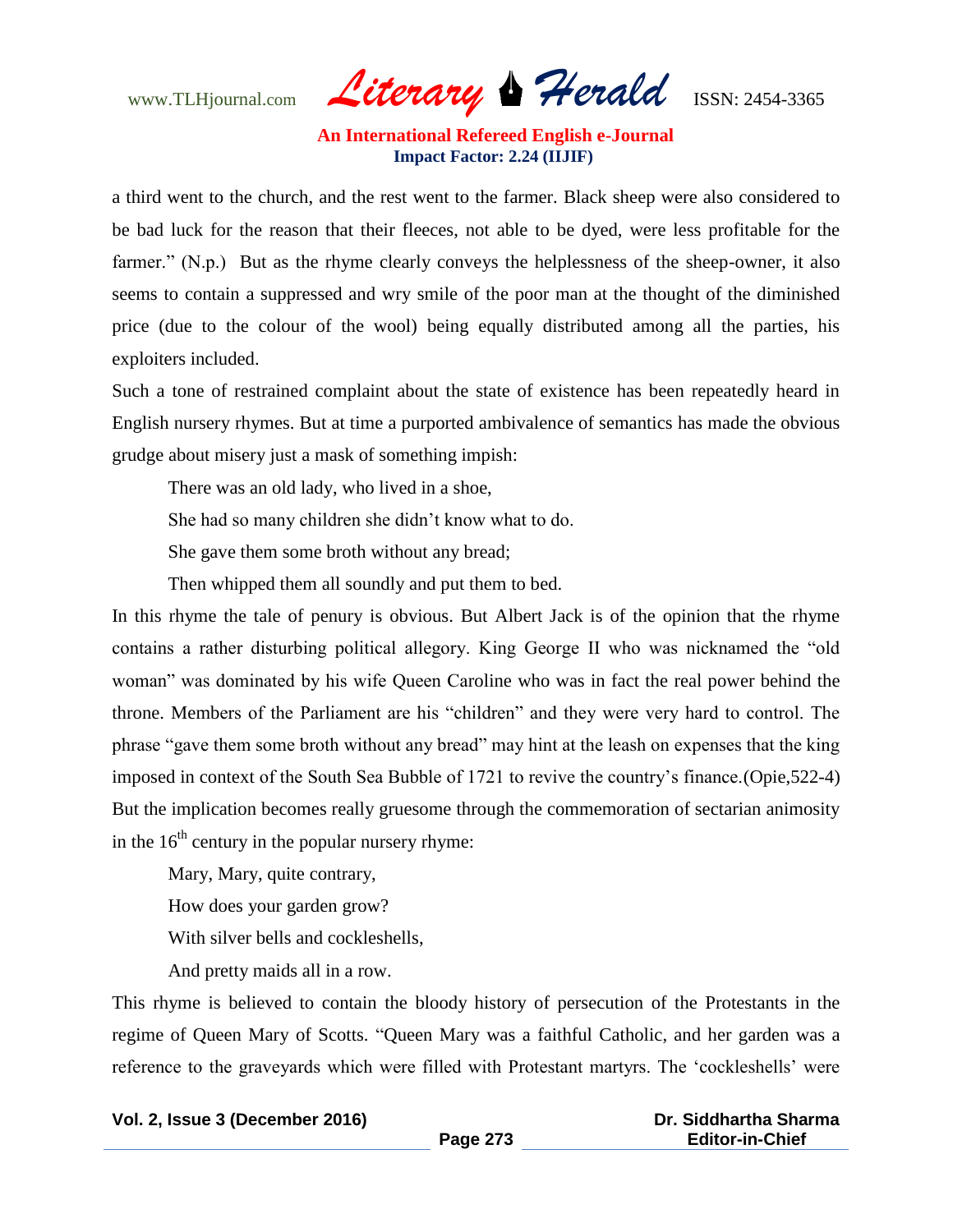www.TLHjournal.com *Literary Herald*ISSN: 2454-3365

thought to be devices of torture that were attached to the male genitals, and the "silver bells" were thought to be thumbscrews." (Harvey N.p.) Ian Harvey in this connection refers to another rhyme that encodes the history of persecution from the other end in the regime of King Henry VIII when the Catholic priests had to utter their prayers in Latin in secret:

Goosey goosey gander Whither shall I wander Upstairs and downstairs And in my lady"s chamber? There I met an old man Who wouldn"t say his prayers So I took him by his left leg And threw him down the stairs.

Most interesting of enciphering occurs in case of those nursery rhymes which intend to contain some political commentaries in the forms of almost undecipherable allegories. Undoubtedly one of the most popular nursery rhymes of the world is "Jack & Jill":

Jack and Jill went up a hill

To fetch a pail of water.

Jack fell down and broke his crown

And Jill came tumbling after.

But Jennifer Claire Hamilton observes a subterraneous stretch of Tudor history encoded in the eventful outing of a brother and a sister. In the Tudor times "Jack" and "Jill" were, in contemporary usage, the slangs for priests. And in the rhyme "Jack" and "Jill" can be identified with Cardinal Wolsey and Bishop Tarbes respectively.(14) Their climbing a hill can be interpreted as their attempt to secure a French match for King Henry"s daughter. But eventually both of them fell from their power. Wolsey was "attainted on a charge of refuting the king's authority as spiritual head of England and faced execution" but he avoided execution by dying on his way to the Tower of London. The fall of both of them could be ascribed to the then royal stand regarding its attitude to Catholicism.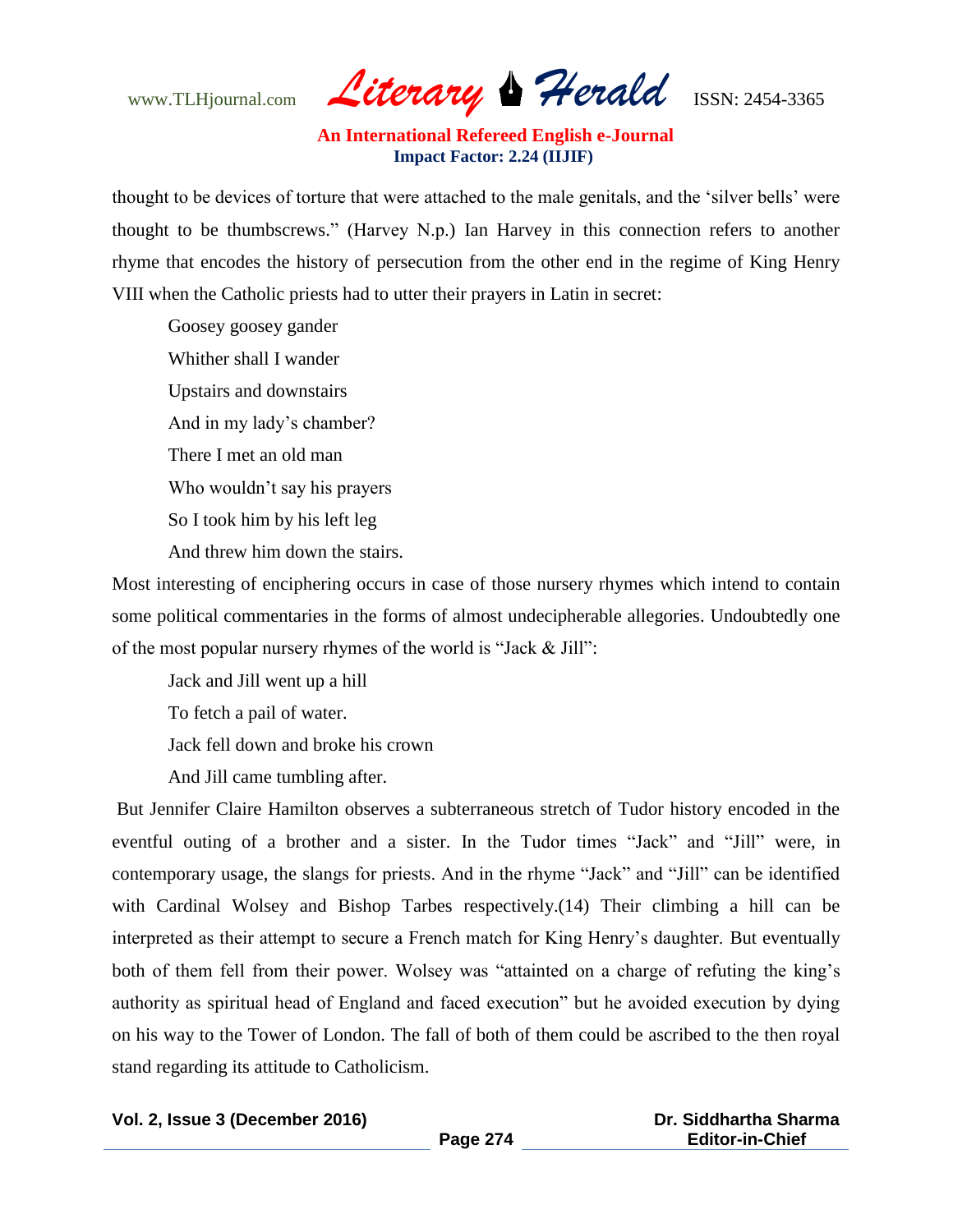www.TLHjournal.com *Literary Herald*ISSN: 2454-3365

Again the rhyme "the three blind mice" refers to another event of history under the guise of apparent hilarity:

Three blind mice, three blind mice See how they run, see how they run. They all run after the farmer's wife, Who cut off their tails with a curving knife, Did you ever see such a sight in your life, As three blind mice.

Andrew Whitehouse tells us how the origin of this rhyme can be traced back to the early part of the  $16<sup>th</sup>$  century. Henry VIII made Thomas Crammer, an influential clergyman, the Archbishop of Canterbury. But Queen Mary, Henry"s successor, with her stringent Catholic initiation, could not approve of Crammer flying the flag of the Church of England. Consequently, she put him behind the bars. Two other Anglican Bishops, Hugh Latimer and Nicolas Ridley suffered the same fate. Afterwards all three of them were burnt at the stake.

"Three blind Mice" is thought to be a reference to Crammer, Latimer and Ridley. Mary I was married to Philip of Spain, who had vast land holdings throughout Western Europe, and thus 'the farmer's wife', refers to Mary herself.... Bishops were not actually blinded ( which was a charmingly common form of torture in the sixteenth century). However, it is argued that the Bishops" blindness may be a little dig at the Bishops" Protestantism. (Whitehouse N.p.)

The important aspect is that 'the farmer's wife' understandably served the unknown poet as an effective political allegory that he could burn as an effigy of words with every utterance to vent his disgust at the real 'Bloody Mary'.

The popular rhyme "Humpty Dumpty", however, explores the innate hilarity of an event that was a part of a bloody and long drawn conflict between the Royalists and the pro-parliament segment of the mass in the  $17<sup>th</sup>$  century England:

Humpty Dumpty sat on a wall,

Humpty Dumpty had a great fall.

### **Vol. 2, Issue 3 (December 2016)**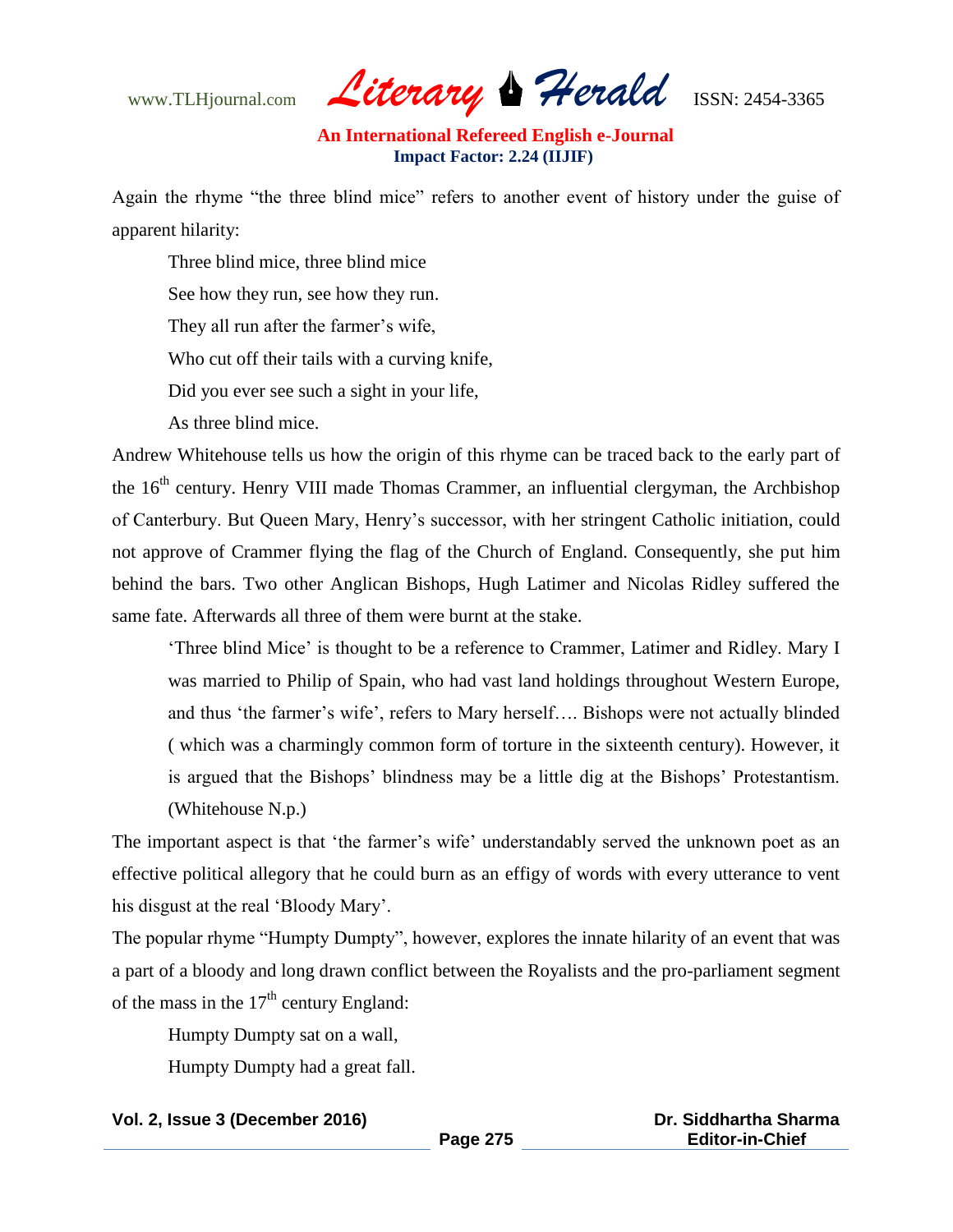www.TLHjournal.com *Literary Herald*ISSN: 2454-3365

All the King"s horses and all the King"s men

Could not put Humpty together again.

The website of the Colchester Tourist Board tells us that "Humpty Dumpty" was the colloquial name of a cannon which during the siege of 1648 the Royalist defenders set on the wall of St Mary"s Church. In the article "Putting the "Dump" in Humpty Dumpty" (*The BS Historian*) we find that "a shot from the Parliamentary cannon succeeded in damaging the wall beneath Humpty Dumpty which caused the cannon to tumble to the ground". (N.p.) Obviously the originator of this rhyme was visibly amused at the sudden set back of the Royalists and tentatively revealed his Pro-Parliament attitude. But his political choice could be communicated only through the use of the cannon as a metaphor.

There are rhymes which have fleetingly dealt with topics as sensitive as apartheid. Jennifer M.Wood in her article "The Dark Origin of 11 Classic Nursery Rhymes" explores the implications in a well-known nursery rhyme, "Eeny, Meemy, Miny, Mo":

Eeny,Meeny, Miny, Mo Catch a tigger  $(=$  tiger) by his toe; If he hollers let him go' Eeny, Meeny,Miny Mo.

M.Wood says " there is nothing inflammatory about the lines "Eeny,Meeny, Miny, Mo / Catch a tigger by his toe." But there is when you consider that the word "tigger" (or "tiger") is a relatively new development in this counting rhyme, as a replacement for the "n-word ( i.e. "nigger"). Even with the lyrical switch-out, any reference to the poem still has the ability to offend." (N.p.) She then refers to an incident where in 2004 two passengers sued the Southwest Airlines "for intentional infliction of emotional distress and negligent infliction of emotional distress" after the flight attendant sang during the take-off "Eeny, Meeny, Miny, Mo / Please sit down it's time to go".

In *A History of Nursery Rhymes* (1899) by Percy B. Green one comes across the famous "Lucy Locket' rhyme. In this rhyme the fate of the elite-circled and yet, in a way, marginalized women has been suggestively presented with the briskness of curtailed brushstrokes: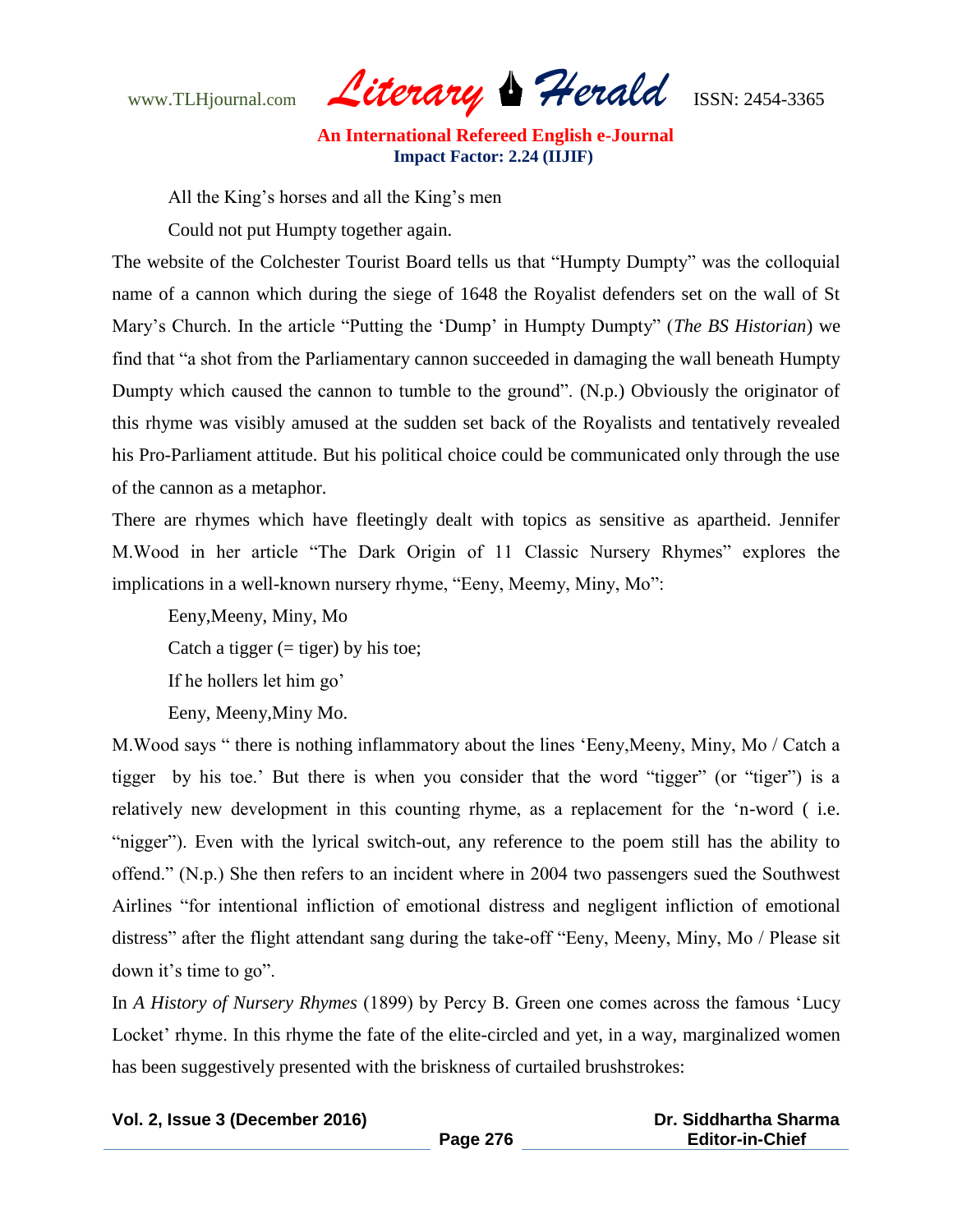www.TLHjournal.com *Literary Herald*ISSN: 2454-3365

Lucy Locket lost her pocket,

Kitty Fisher found it;

Not a penny was there in it,

Only ribbon round it.

According to Green "two of the courtesans of Charles II"s time were Lucy Locket and Kitty Fisher." The above lines suggest that "Kitty Fisher supplanted Lucy Locket in Charles' fickle esteem".(N.p.) Most importantly, the absence of any other character apart from these two heightens their solitude against the implied presence of an indifferent, aristocratic, patriarchal society. This is hardly an ideal subject matter for a nursery rhyme. And yet with a certain degree of estrangement commoners, with apparent playfulness, seem to sympathize with the unstable fortune of 'Lucy' and 'Kitty'.

In another rhyme the sense of social seclusion has been melodiously masked. The origin of the rhyme is apparently lost in the childlike exuberance in a seemingly idyllic setting:

Here we go round the mulberry bush,

The mulberry bush,

The mulberry bush,

Here we go round the mulberry bush

So early in the morning.

Historically, this song is linked to the Wakefield prison in England where the female prisoners were compelled to exercise early in the morning about a mulberry tree within the prison yard. Local historian R.S.Duncun lets us know that "a sprig was taken from Hatfield Hall in Stanley, Wakefield and grew into a fully mature mulberry tree." The female inmates, however, in addition to being socially ostracized, were subjected to the arbitrariness of the correctional mechanism. And the melody, they generated, stood in paradox with the suppression they had to deal with.

Pashtun landays and nursery rhymes are similar in how both of them encourage the common people, the subaltern population to focalize on events taking place around them. Their difference between them lies in the *landays* being, essentially, the perception of women with all their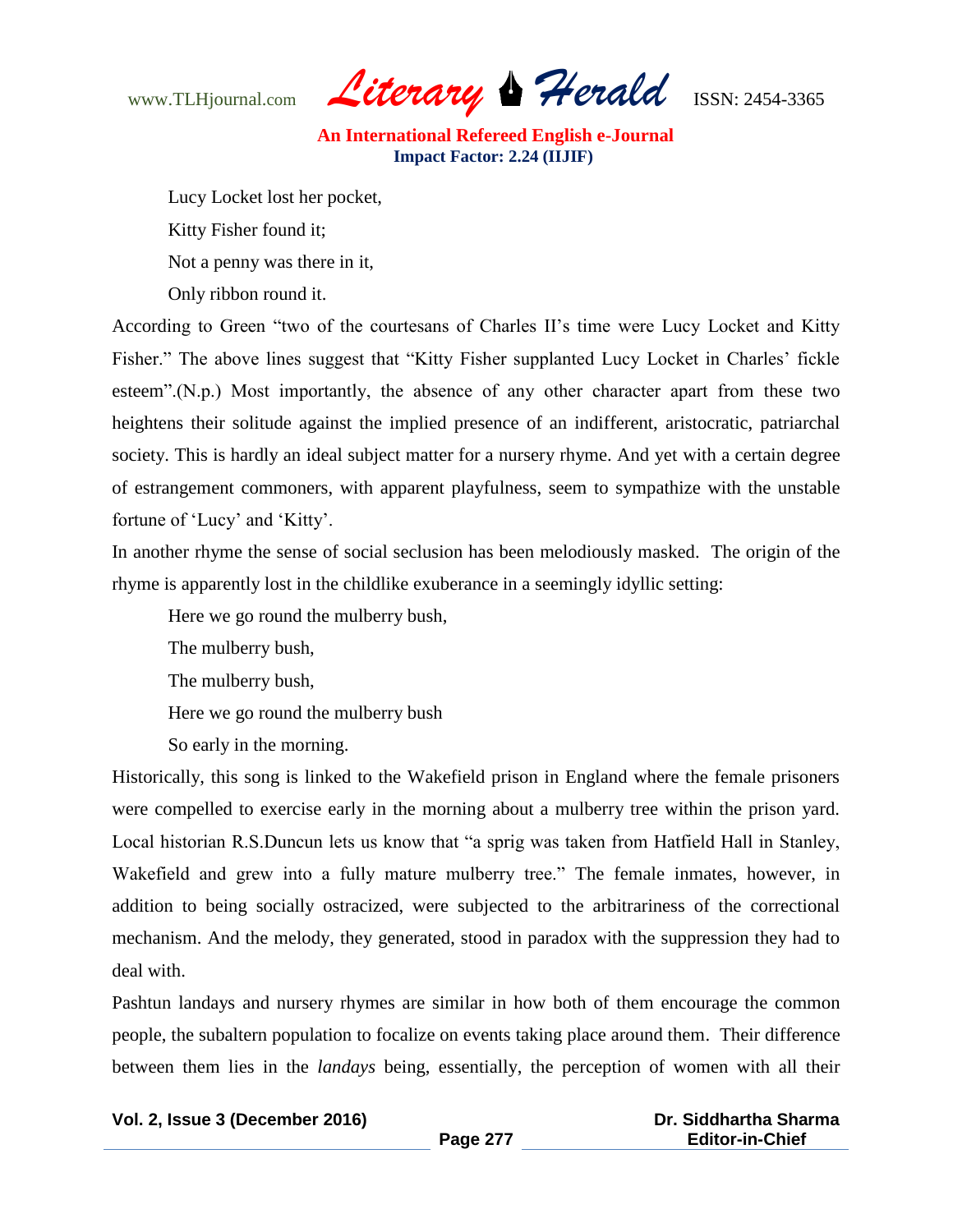www.TLHjournal.com *Literary Herald*ISSN: 2454-3365

desires and miseries in a male chauvinistic society and the nursery rhymes being evidently more versatile in dealing with an overall existence of common people in societies governed by distinctions of classes, races, sects, gender etc.. Both of them thrive in the condition of anonymity and remain faithful observers of the time of which they are products. In both of them there is the element of willful disowning of the honour of creation and contentment in being a microcosmic part of a pervasive macrocosmic collective consciousness. The nursery rhymes, in particular, are often critical of the prevalent paradigms of the society, based on different parameters of differentiation and transmit, in the guise of an innocuous sweetness, stories of oppression with the intent of protest being innate in them as an intrinsic component, imprecisely and suggestively presented through the deviation of rhythm and an apparent, queer semantics.

## Works Cited

Brown, Dan. *Inferno.* New York: Doubleday, 2013. Print.

Duncan, R.S. "Here We Go Round the Mulberry Bush". *The House of Correction 1595/ H.M.Prison Wakefield.* Privately Published, 1994. Print.

- Griswold, Eliza. "The 22 Syllables That Can Get You Killed". *BBC Culture.* N.p. 16 Nov. 2016. Web. 28 Nov. 2016.
- Hamilton, Jennifer Claire. "Sing a Song of Six Pence: Mother Goose Rhymes as Political Satire in Tudor England" (2000). *University of Tennessee Honors Research Project*. Print.
- Harvey, Ian. "The Hidden Dark Side of Nursery Rhymes". *The Vintage News*. N.p. 5 Oct. 2016. Web. 19 Nov. 2016.

"Lucy Locket Lost Her Pocket*". Mama Lisa's World*. [www.mamalisa.com.](http://www.mamalisa.com/) Web. 28 Nov. 2016.

Opie,I:Opie,P. The Oxford Dictionary of Nursery Rhymes (2<sup>nd</sup> Ed). Oxford: OUP,1997. Print.

"Putting the "Dump" in Humpty Dumpty". *The BS Historian.* 24 Oct. 2008. Web. 13 dec. 2016.

Rollin, Lucy. "Dreaming in Public: The Psychology of Nursery Rhyme Illustration." *Children's* 

*Literature Association Quarterly*. 19.3 (Fall 1994) : 105-108. Print.

| Vol. 2, Issue 3 (December 2016) |  |  |
|---------------------------------|--|--|
|---------------------------------|--|--|